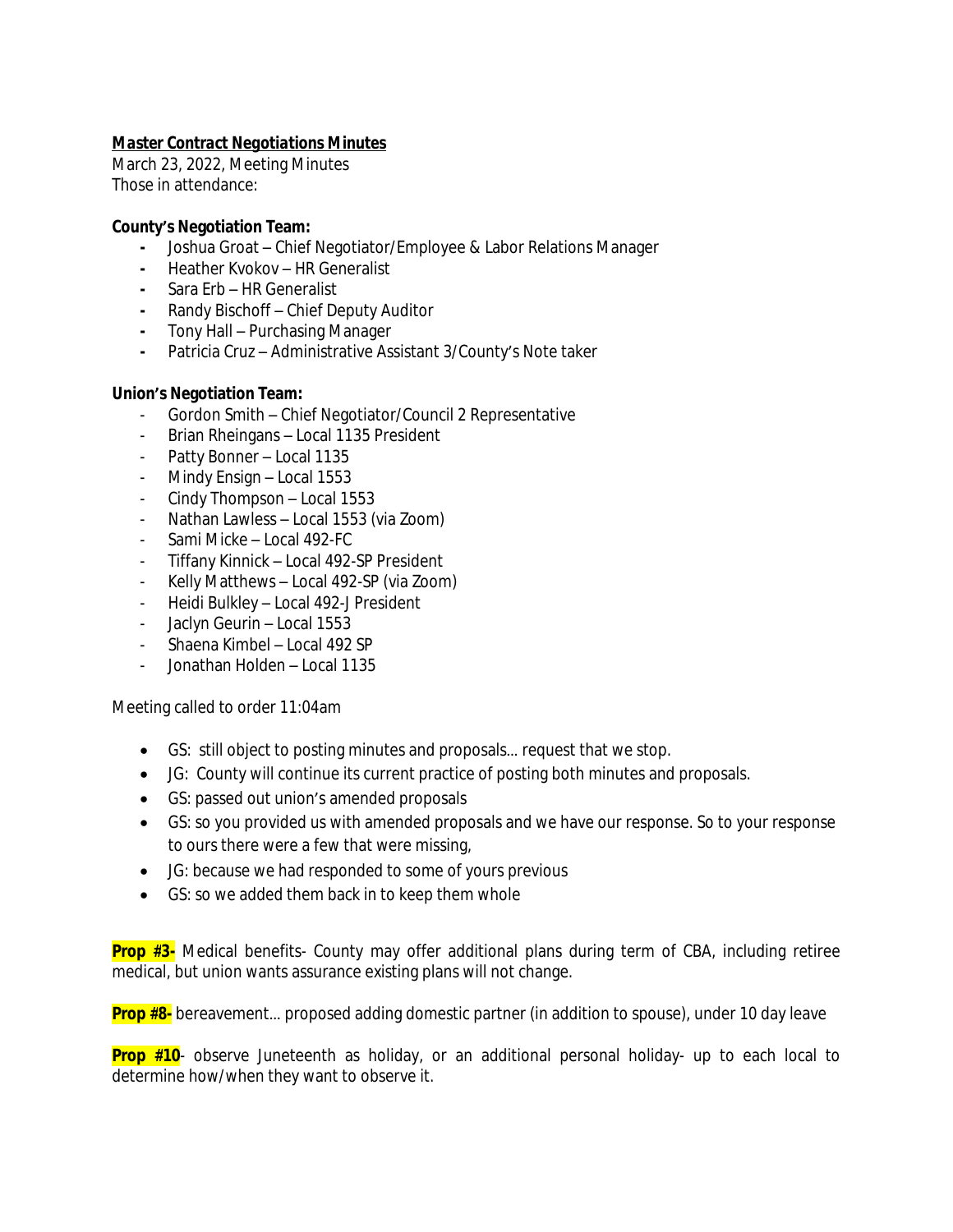## **Prop #14**- withdraw

**Prop #16-** holidays... "equivalent hours of pay as regular scheduled shift"

- Tony: can you clarify that you are withdrawing all of 14
- GS: yes that is correct

In response to County's amended economic proposals… not much has changed since last written response. (passed out union's response to specific items). Stand by 3/16 written response on all other items.

**County econ prop #5-** 15.6- appreciate County's movement, but still need it to be more. Going from 1-2 is movement but we still need it to be 4

**County econ prop #22-** counter proposal…. \$600 allowance every three years (vs. annual reimbursement)

22.7.1- could be a TA if County agrees to leave Assessor's agreement status quo

- GS: Segway into your non-economic proposals I sent you the responses last night
- $\bullet$  JG yes thank

**County econ prop #20 -** Shared Leave- did comparison between County policy & language. There are some small differences (e.g. increments in which time can be donated). Union is fighting to maintain status quo.

 GS – we did a thorough review of the language, half an hour in contract but hourly in the policy, for the shared leave. Or modify the contract language to mirror the policy, food for though

**Non econ prop #3-** Percentage Employee's- 5.7.5. Union willing to take risk of tying themselves to current policy language- if County offers something more favorable, they are willing to risk not receiving it.

**Non econ prop #5-** sticking to rejection

(discussion regarding negotiation of Juneteenth into CBA)

(discussion regarding frustration on both sides regarding lack of movement)

- GS: County needs to do a better job of "buying" some of the CBA language being proposed on employer side.
- JG: we're making attempts to address some needs. What we're hearing from union…. Reject, reject, maintain status quo, reject.
- HB: feels the same way when County rejects Union's proposals.
- JG: time off with pay- County made big movement on non-econ prop 5.
- GS: limiting it to one person doesn't work for the union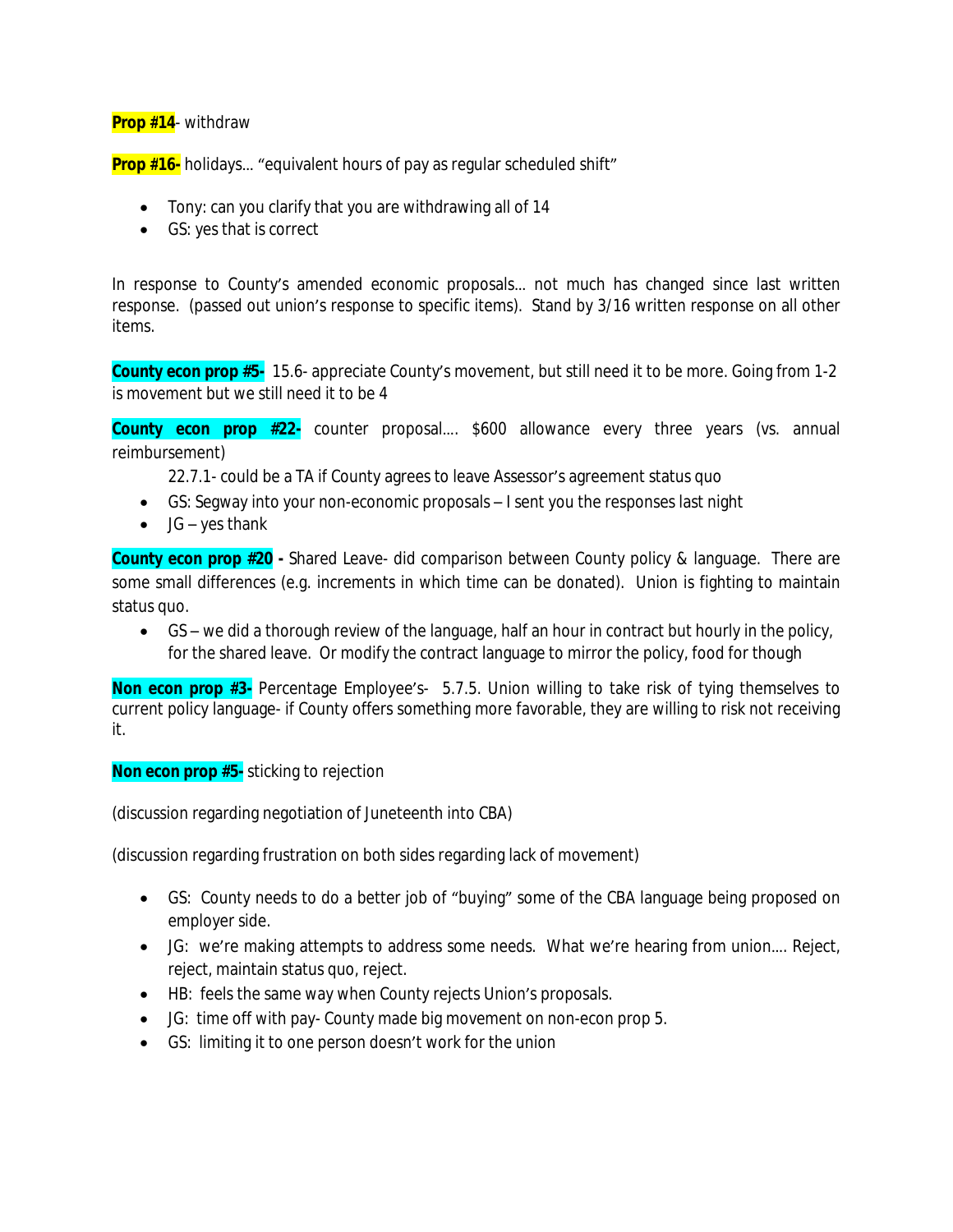- JG: why not come back with a counter, rather than reject & maintain status quo. County is trying to show we're willing to respond. Trying to start dialogue, but union just says no- don't want to make any changes.
- GS: feeling the frustration, too.
- JG: what is Union willing to give up… they expect County to buy everything.
- TH: just want to have a dialoque
- Brian R: Is County's idea of dialogue to propose a bunch of reductions?
- HB: if County shuts down on 6/19, no one in Juvenile, some employees in the union and some not. What happens with new people if Juneteenth isn't included in the CBA? Can't use vacation time in first 6 months….
- JG: Juvenile is essential service- won't be shut down.
- HB: on probation side, they shut down when Courts shut down. They have so many new members in the union- what happens with them?
- GS: proposal dealing with personal property- gave JG a list of items from 1135 supplemental. Would proposal have any impact on tools?
- JG: no… no impact.

## **Caucus- 11:29am…. Check back at 1pm.**

### **Reconvene 1:15pm**

JG- Provided Union with the County's Amended Non-Economic Props

While we may not agree, we think there are the bones of a good package in there. Maintain proposal, for union security, the shared policy proposal doesn't has a change.

 GS- if it just references a policy, the County can make changes to that policy along the way. Union wants certainty of existing policy for life of CBA.

# 5.7.5- withdrawn addition of "pro-rated benefits"

- GS: will they still get the language? Why withdraw the language.
- JG: just back to status quo language
- JG: maintain union security, change without pay to with pay, but with one people, so we would like to have conversation on what you would like, ive us something back,

### **Non-Econ Proposal 5-**

7.3.1 looking for counter proposal from union

### **Non-Econ Proposal 7-**

Could be TA is we could get off proposed bereavement proposal.

# **Non-Econ Proposal 8**

No changes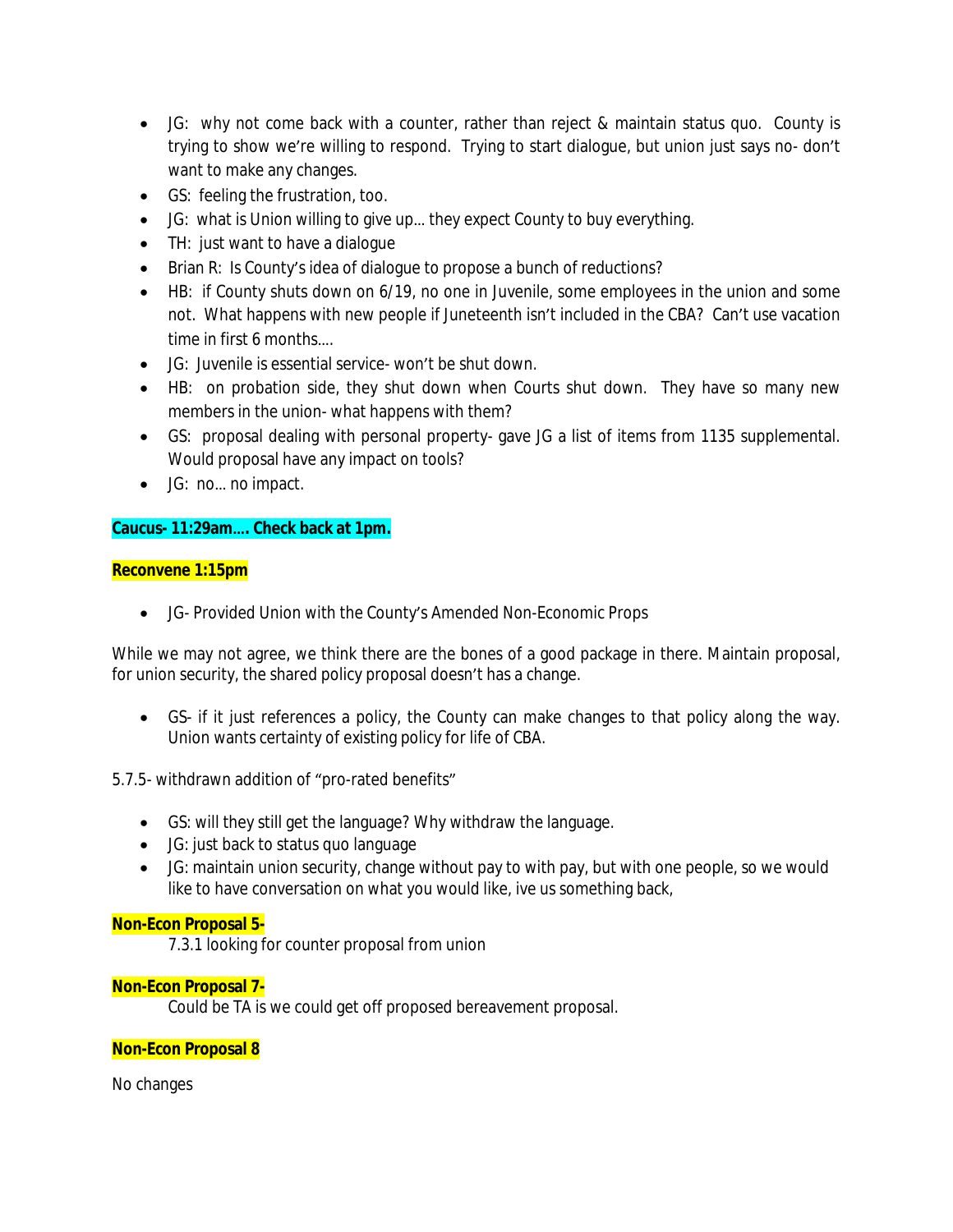### **Non-Econ Proposal 9-**

2 main issues separating us- union's expanded bereavement leave proposal & County's proposal regarding County shutdown. To clean up Prop 7 & Prop 9, we will withdraw our proposal under 13.3 if Union withdraws bereavement proposal.

- HB: legally a domestic partner is considered a spouse… what is the rationale for treating them differently than a spouse?
- JG: can't speak for how current policy came to be. Doesn't have an answer.
- Jacquie G: could JG look in to and get back to union?
- JG: will look into... may not have an answer.

**Non Econ Prop 11-** still haven't been presented anything from union showing differences in seniority in various supplementals.

The rest of Non Econ Proposals remain unchanged

- JG: any chance for union to review the new article proposed regarding Review Probationary Period?
- $\bullet$  GS: will caucus first.
- JG: if there are changes, please propose alternative language.
- GS: significant change under promotion review period. Right now, promotion probation employee can revert back – is county's proposal to make them at will?
- JG: when employee's make a move, 30 days is ample time to determine if new position is a good fit. During first 30 days, employee can revert or up to 60 days if position is still open. If position has been backfilled, don't want to have to displace new hire.

(clarifying discussion regarding promotional review period).

(question regarding impact of Civil Service rules regarding promotional review period).

### **Amended Economic Proposals:**

**Prop 1-** unchanged. Asking union to put together package proposal for Juneteenth. County put out 2 non-econ packages. Union said they were unacceptable and wanted status-quo. Now hesitant to put another package out there. Requesting proposal from Union (aside from just granting holiday).

**Prop 2-** heard there is a strong desire to keep everything the same; union wants certainty. What we've agreed to elsewhere is to keep out of pocket maximums the same for the life of the contract. Even if there are plan design changes, the out of pocket cost to employees will not increase. Should give the union confidence that County will not make sweeping changes. This is language we've agreed to with other bargaining units.

Question- with option of looking at other plans… if County switches from Premera, what if an employee's doctor does not fall under the new plan?

- JG: has happened already (e.g. Rockwood under Kaiser)- we don't have a choice, up to the providers
- Patti B: does this prevent County from raising co-pays, etc?
- JG: no- changes could be made, but out of pocket will remain the same.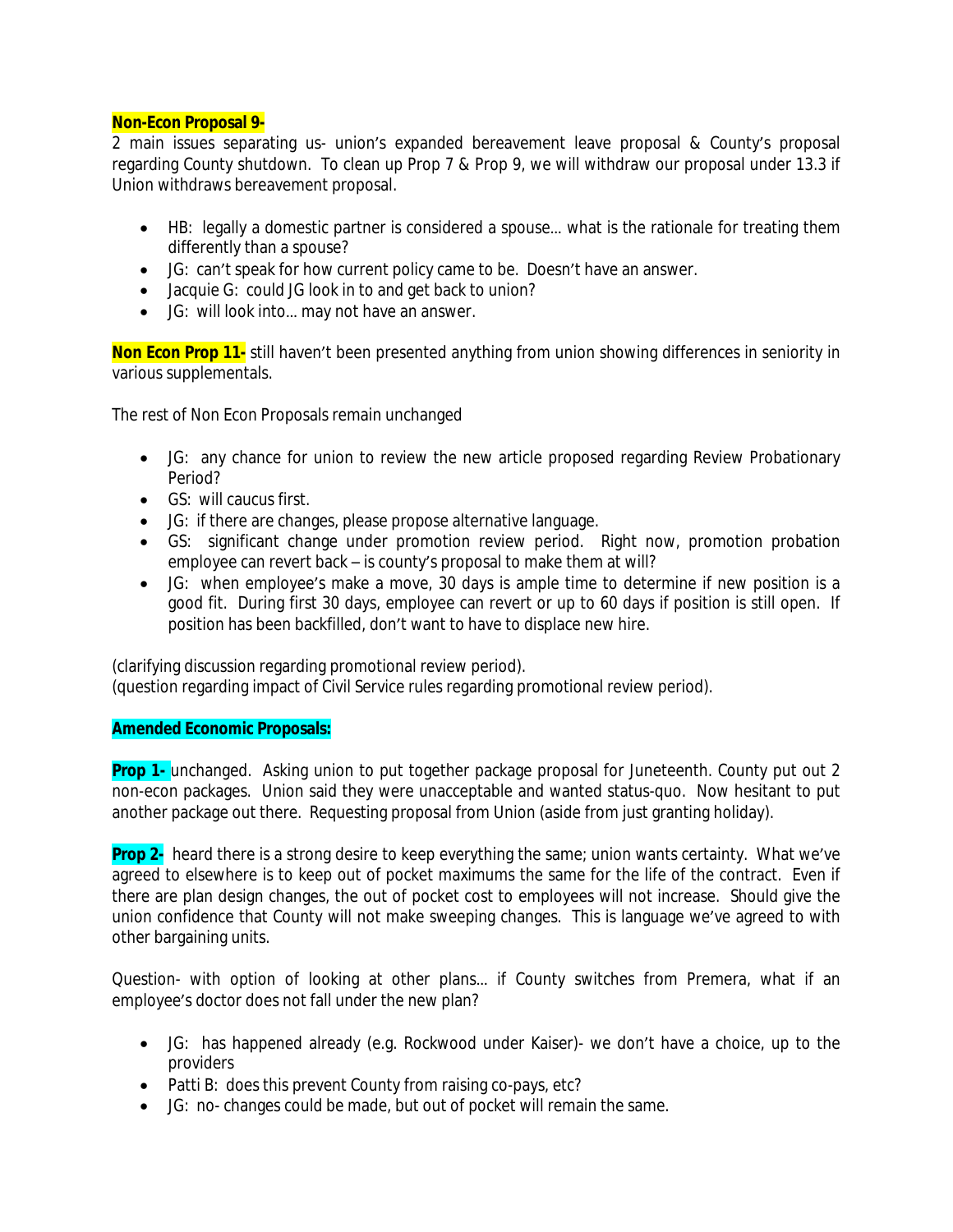HB: if co-pay increases from \$30 to \$45, it's a significant increase- impacts some employees more than others. Specially with this 1% offer of increase.

Any questions from union?

- GS: could we just say we'll follow the law?
- JG: want to make it clear we're going to follow the law; if everyone is on the same page we can look at modifying the language.
- GS: union will discuss further

### **Props 3, 4, 5, 6-** no changes

**Prop 7-** need feedback… what is so different in supplementals? 492SP has specific language about having to use 20 hours of comp time as time off. We're questioning if that's legal to force employees to take it as leave.

(discussion about differences with 1135 comp time)

GS: need to pull language from each supplemental and do a hard comparison

### **Props 8, 9, 10**- no changes

**Prop 11**- we understand the concern union has, but find it hard to understand why union is against advanced step placement of current members upon promotion.

(discussion about union's position that step 1 should be a competitive wage for everyone; discussion about impact to current employees when person from the public is hired and leapfrogs other employees.)

- JG: constraint of current CBA language when employees promote. Moving forward, want ability to grant current employees same benefit as new hires. There needs to be a point when things change moving forward, vs. proposing a change that requires re-evaluation of all members.
- CindyT: keep talking about new recruits, new generation-forgetting about employees who have been here. (discussion about implementation of classification study… if implementation was to maintain employees at their current step, leapfrogging wouldn't be an issue. Would show employees appreciation for having worked all through pandemic. 1% COLA proposal is insulting.)
- JG: the way we have proposed to implement, is how it's been implemented across the County.
- CindyT: it's been 3K+ hours ago that union employees missed out on (going back to July 2020 implementation of comp study)

(discussion about County's policy regarding compensation) (further discussion regarding leapfrogging)

 JG: one more proposal on safety shoes. Heard and are responding to what was heard last week- 1135 has ability to get \$600 for custom footwear. County proposes if employees currently have custom boots, they are eligible for \$600 reimbursement every 3 years. County will continue to honor. Any new or current employees who do not have custom footwear and aren't medically required to have custom footwear, will fall under the "up to \$200 per year".